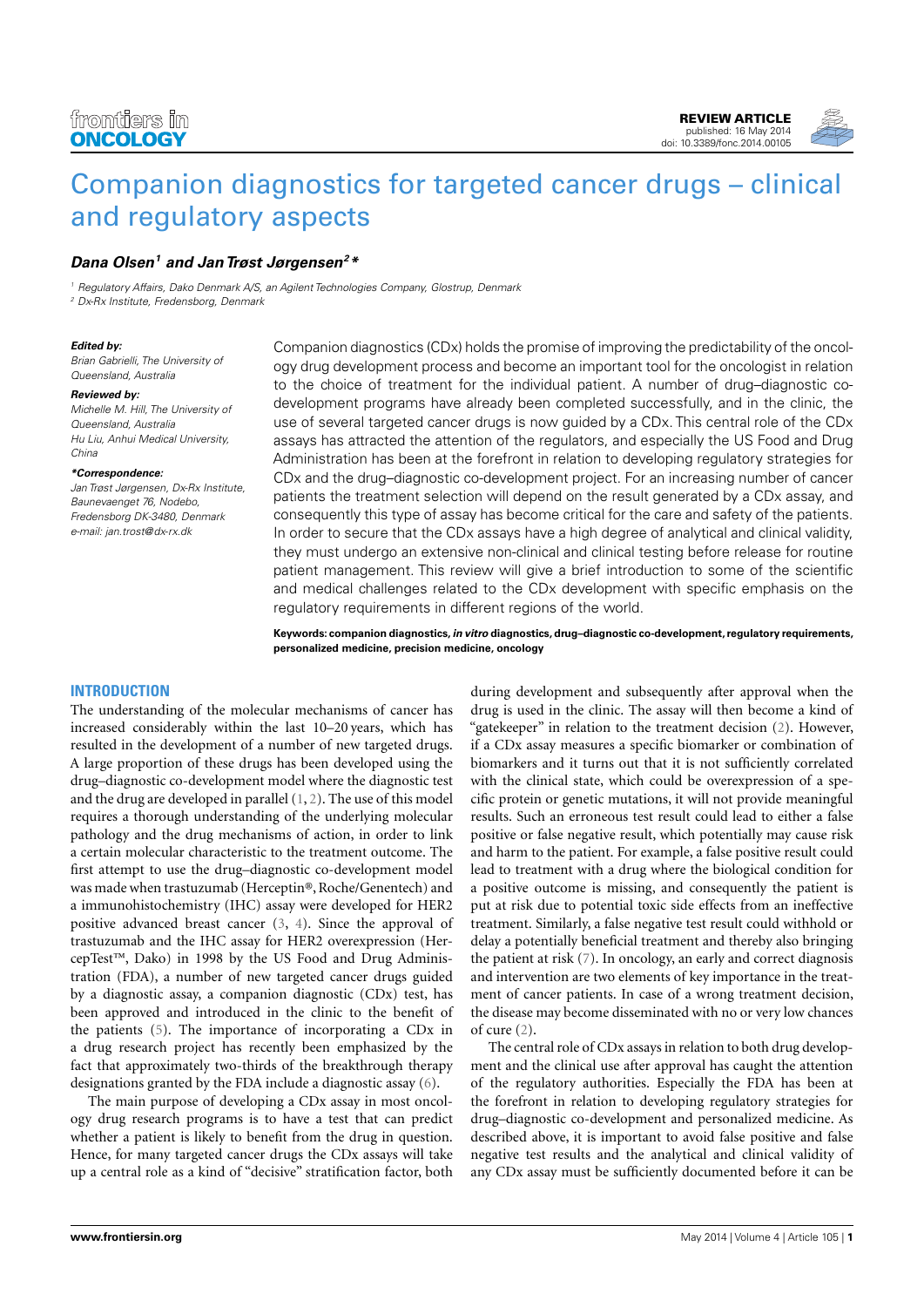approved for routine use in the clinic  $(1, 7)$  $(1, 7)$  $(1, 7)$ . In this article some of the scientific and medical challenges related to the CDx development are discussed with specific emphasis on the regulatory requirements.

# **COMPANION DIAGNOSTICS – TERMINOLOGY AND DEFINITIONS**

With regards to the terminology and definitions of a diagnostic assay that is developed in parallel to a targeted drug and used to guide the treatment decision, there seems to be lack of consensus. Different names are used in the literature, such as pharmacodiagnostics, theranostics, pharmacogenomic biomarkers, and companion diagnostics. Within the last few years, the name companion diagnostics has been used more and more frequently and this is also the term that has been adapted by the FDA and now also the European Union (EU), however, theranostics is still used quite frequently especially in the academic literature [\(2\)](#page-6-1). In 2011, the FDA issued a draft guidance on *In vitro Companion Diagnostics Devices* where a CDx was defined [\(8\)](#page-6-7). According to this definition a CDx assay is an *in vitro* diagnostic device that provides information that is essential for the safe and effective use of a corresponding therapeutic product. Further, the FDA specifies three areas where a CDx assay is essential: (1) to identify patients who are most likely to benefit from a particular therapeutic product; (2) to identify patients likely to be at increased risk of serious adverse reactions as a result of treatment with a particular therapeutic product; and (3) to monitor response to treatment for the purpose of adjusting treatment (e.g., schedule, dose, discontinuation) to achieve improved safety or effectiveness. So according to the FDA, a CDx assay can be used both to predict outcome (efficacy and safety) and to monitor the response.

The definition that has been proposed by the EU is somewhat narrower and is more or less limited to item 1 in the FDA definition. According to the proposed regulation on *in vitro* diagnostic medical devices from 2012, a CDx is a device specifically intended to select patients with a previously diagnosed condition or predisposition as eligible for a targeted therapy [\(9\)](#page-6-8). With no doubt the predictive or selective characteristics of a CDx assay has so far attracted the most attention. The use of a CDx assay facilitates the design of clinical trials with a smaller number of subjects, which has a positive effect on the resources and time spent on clinical development [\(2\)](#page-6-1). A definition that focuses on the predictive or selective characteristics of the CDx assay and makes a link to "personalized medicine" is: "A pre-treatment test performed in order to determine whether or not a patient is likely to respond to a given therapy. This type of test is classified as a predictive or selective test and is a prerequisite for implementation of personalized and stratified medicine" [\(10\)](#page-6-9).

## **DRUG–DIAGNOSTIC CO-DEVELOPMENT**

In the drug–diagnostic co-development model there is interdependency of drug and diagnostics. The CDx assay is developed in parallel to the drug, as illustrated in **[Figure 1](#page-1-0)**. The success of such a co-development project depends very much on the strength of the biomarker hypothesis, which is often deduced during the early research and preclinical phases of the drug development. As previously mentioned, it requires a thorough molecular understanding of both the pathology and drug mechanisms of action to come up with a solid hypothesis. It might not only be one hypothesis which is tested through prototype assays but several hypotheses. These prototype assays are subsequently used during the clinical phases I and II in order to give an idea of the predictive potential.

If one or more of these hypotheses appears promising the assay will then undergo analytical validation. However, before the analytical validation of the CDx assay can be finalized, the cut-off value must be established, which is usually done based on outcome data from phase I/II clinical trials. During the analytical validation, it must be demonstrated that the assay accurately and reliably measures the biomarker that has been selected earlier on in the development process. In relation to this validation, a number of both internal and external studies must be performed. For the external analytical validation a multi-site study is performed to document reproducibility using the final version of the CDx assay across several laboratories. Before using the CDx assay for patient selection and treatment stratification in a clinical phase III trial,

<span id="page-1-0"></span>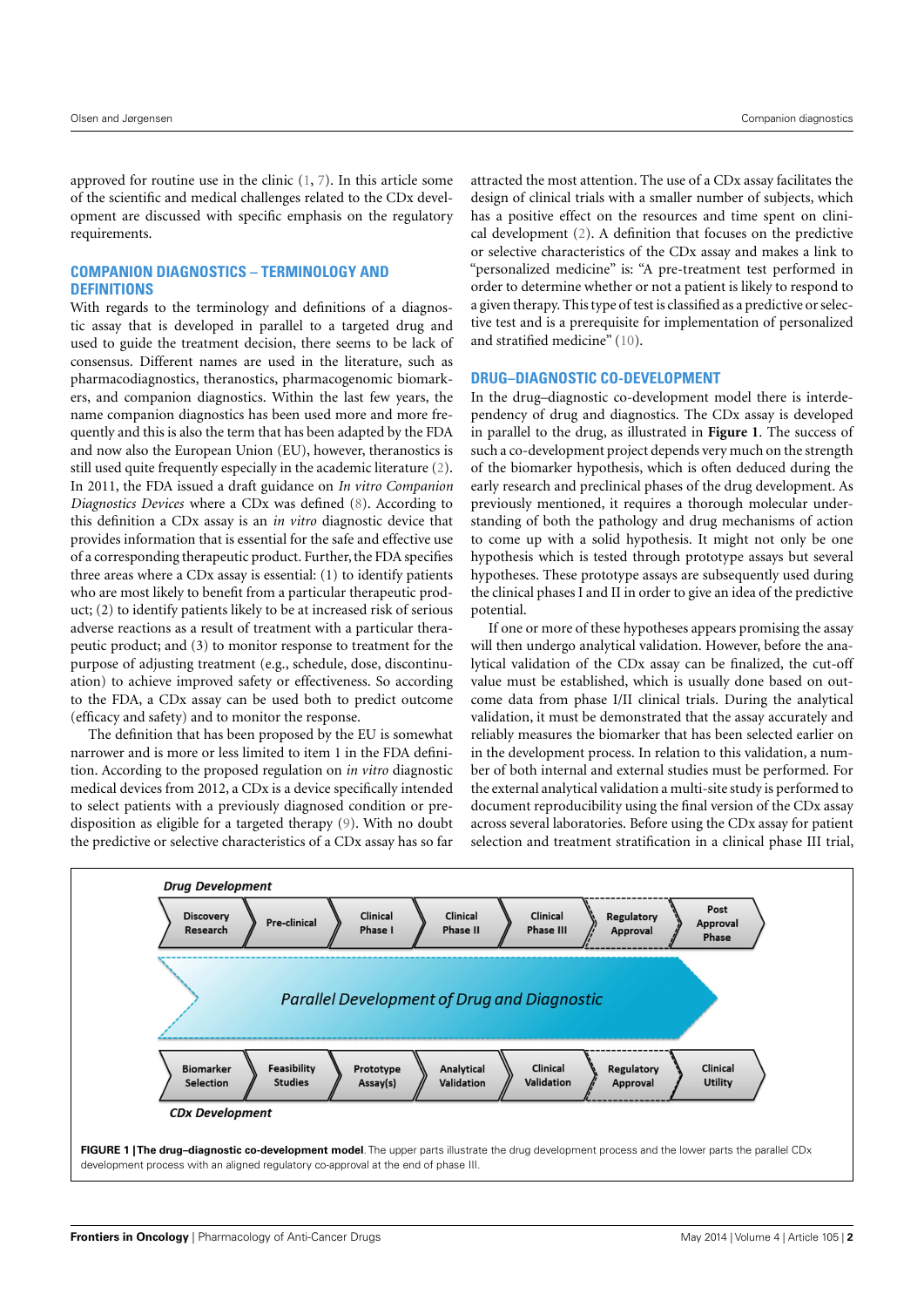| <b>Clinical trial design</b> | <b>Description</b>                                                                                                               | <b>Diagnostic metrics</b>              |
|------------------------------|----------------------------------------------------------------------------------------------------------------------------------|----------------------------------------|
| All-comers*                  | All patients meeting the study eligibility criteria are enrolled in the trial independent of<br>the CD <sub>x</sub> test results | Sensitivity, specificity, PPV, and NPV |
| Enrichment                   | Only patients who are CDx+ and meet the study eligibility criteria are enrolled in the trial                                     | <b>PPV</b>                             |
| Stratified                   | Both CDx+ and CDx- patients meeting the study eligibility criteria are enrolled in the<br>trial and subsequently randomized      | Sensitivity, specificity, PPV, and NPV |

<span id="page-2-0"></span>**Table 1 | Overview of the main clinical trial designs that have been proposed for the parallel development of drugs and diagnostics**. The last

column in the table lists the diagnostic metrics that can be calculated based on the given clinical trial design. CDx+, test positive patients; CDx−, test negative patients; PPV, positive predictive value; NPV, negative predictive value.

\*Low prevalence of CDx+ patients requires a large sample size.

it is strongly recommended that the assay is analytically validated [\(1,](#page-6-0) [7\)](#page-6-6). Due to challenges with respect to the alignment and timing of the development of the drug and the CDx assay, it is sometimes tempting to start the clinical trial with a prototype assay and then replace it with the validated version later on during the trial. However, such a strategy is not recommendable as it makes it difficult to interpret the clinical trial results due to the fact that the patients have been selected using two different versions of the assay [\(7\)](#page-6-6). If different versions of an assay have been used during clinical validation a subsequent bridging study will be needed, which is both resource demanding and time consuming. A "golden rule" with regards to the final clinical validation of a CDx is to use only one version of the assay, which is the analytically validated version, and only one testing laboratory in order to reduce possible site to site variation.

In the drug–diagnostic co-development model, phase III is not only used to demonstrate safety and efficacy of the drug, but also to clinically validate the CDx assay. Here, it must be demonstrated that the CDx assay has an ability to predict the treatment outcome in the individual patients [\(7\)](#page-6-6). A CDx assay will only be useful if it provides information that can discriminate between patients who are likely responders and non-responders, and in this respect the clinical diagnostic accuracy of the assay is important, thus data on the clinical sensitivity, specificity, positive predictive value (PPV), and negative predictive value (NPV) for the CDx assay are important diagnostic metrics to consider. Several trial designs for clinical drug–diagnostic co-development have been proposed, however, not all of them make it possible to calculate the described diagnostic metrics. **[Table 1](#page-2-0)** provides a brief overview of the main clinical trial designs that have been proposed for the parallel development of drug and diagnostic, however, in this article only the enrichment design will be discussed, as it is the design that so far has been used most frequently in relation to drug–diagnostic co-development. Furthermore, a relatively large number of review articles and draft guidance document have been published within the last few years describing these trial designs in more details  $(1, 2, 11-14).$  $(1, 2, 11-14).$  $(1, 2, 11-14).$  $(1, 2, 11-14).$  $(1, 2, 11-14).$  $(1, 2, 11-14).$ 

The enrichment trial design is often used if there is clear evidence of a strong relationship between a positive CDx status and the treatment outcome with the targeted drug (e.g., from previous phase I/II studies) [\(1,](#page-6-0) [2\)](#page-6-1). With this design, all the patients are tested by means of a CDx assay, but only the CDx positive patients are enrolled in the study and subsequently randomized to either the new targeted drug or to the standard treatment, as shown in **[Figure 2](#page-3-0)**. The advantage of this design is that it generally requires a smaller number of patients to be randomized compared with the all-comers design, due to the fact that only patients who have a CDx positive status are enrolled in the trial, thus making the study population more homogeneous. However, this design allows only the PPV to be calculated and not sensitivity, specificity, and NPV, which is a limitation of this a trial design [\(1,](#page-6-0) [2\)](#page-6-1). The enrichment design was also the one used when trastuzumab went through final phase III testing in women with advanced breast cancer in the 1990s [\(3\)](#page-6-2). Further, looking at the drug–diagnostic combinations that have obtained FDA approval, the enrichment design is the most frequently used to demonstrate safety and efficacy of the drug and to clinically validate the corresponding CDx assay. Recent examples of targeted cancer drugs that have used this trial designs are vemurafenib (Zelboraf™, Roche/Genentech), crizotinib (Xalkori®, Pfizer), pertuzumab (Perjeta®, Roche/Genentech), ado-trastuzumab emtansine (Kadcyla®, Roche/Genentech), dabrafenib (Tafinlar®, GSK), and trametinib (Mekinist™, GSK). A list of the CDx assays and their corresponding therapeutic product that have been approved by the FDA can be found at the webpage of Center for Devices and Radiological Health (CDRH) [\(5\)](#page-6-4).

How effective is the use of a CDx in the drug development process? This question was partly answered in an analysis made to estimate the risk of clinical trial failure during non-small cell lung cancer (NSCLC) drug development in the period between 1998 and 2012 [\(15\)](#page-6-12). The data material was retrieved from different available public sources and 676 clinical trials with 199 unique drug compounds meeting the inclusion criteria of the analysis. The data showed that the success of clinical phase III was the biggest obstacle for drug approval with an overall success rate of only 28%. A small improvement in the success rate was found for the receptor targeted therapies tested in phase III. However, the absolutely highest success rate was observed when the drug was biomarkerguided showing a success rate of 62%, as seen in **[Figure 3](#page-3-1)**. So, the conclusion from this analysis indicates that the use of a CDx assay during phase III drug development improves the success rate considerably. The data from this analysis also seem to confirm the effectiveness of the enrichment design described earlier in this paragraph.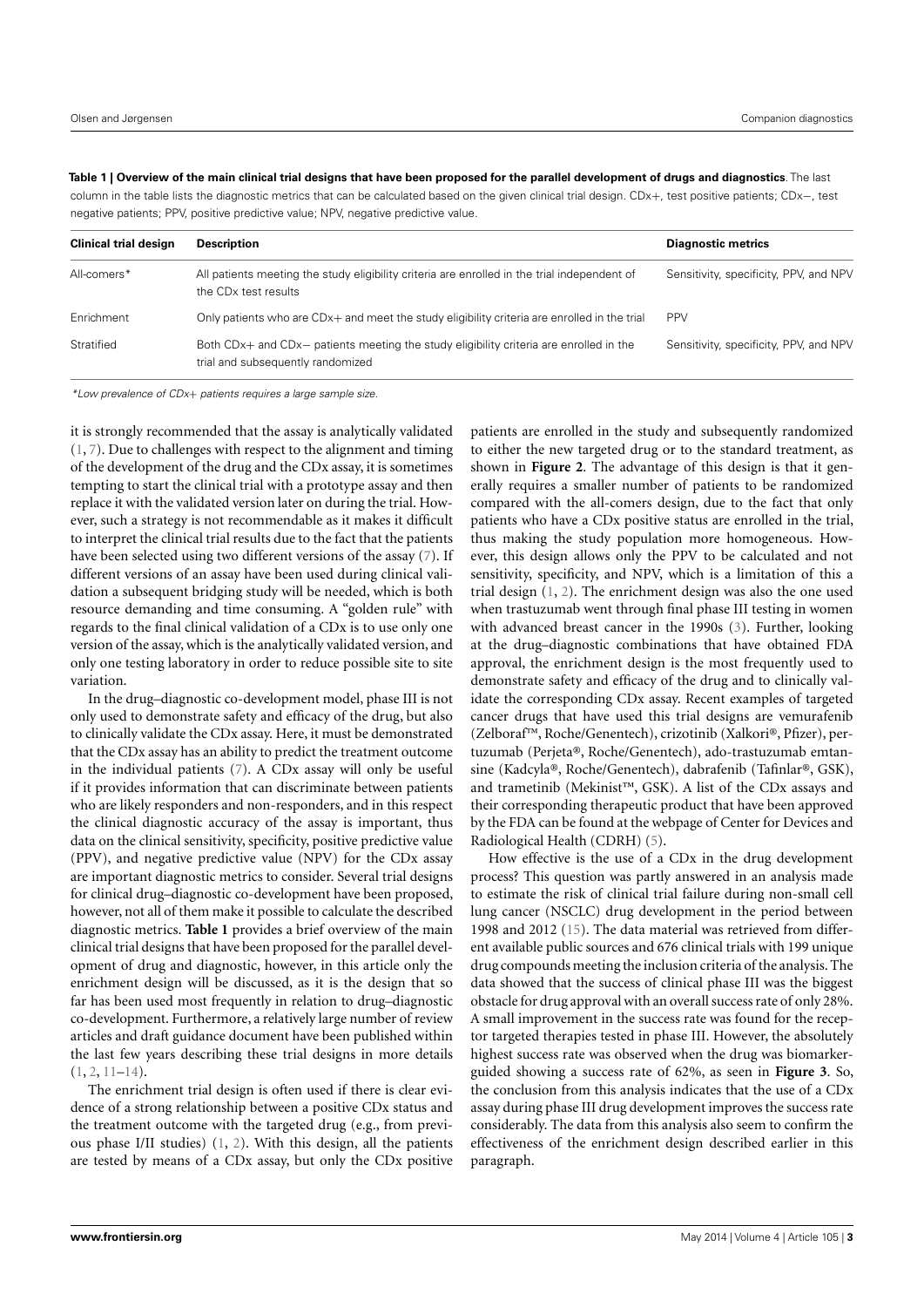

<span id="page-3-0"></span>**FIGURE 2 | The enrichment clinical trial design**. With this design only patients who have a positive CDx assay result are enrolled in the trial and randomized (R) to either the new targeted treatment (New) or standard treatment (Standard). CDx+, indicates test positive patients; CDx−, indicates test negative patients.



# <span id="page-3-1"></span>**COMPANION DIAGNOSTICS AND REGULATORY REQUIREMENTS**

Recent developments in the field of personalized medicine and drug–diagnostic co-development have been most challenging, not only for the regulatory professionals but also for regulatory authorities. While drug companies and CDx manufacturers found new grounds in collaboration to jointly bring their products to patients, some regulatory authorities have been too slow to adapt to the changing regulatory landscape caused by the CDx development. A few highlights of the regulatory process for CDx in the major markets are presented and discussed below.

# **FDA SETTING THE STANDARD FOR REGULATORY PATHWAY OF COMPANION DIAGNOSTICS**

In April 2005, the FDA published the Drug–Diagnostic Co-Development Concept Paper. This document labeled by the FDA "Draft Preliminary Concept Paper – Not for Implementation" has become a landmark for the formalization of the drug– diagnostic co-development strategy [\(1\)](#page-6-0). Even though the pharma

and diagnostic companies have seldom found the co-development model for parallel development of drug and diagnostic feasible, it provided grounds for alternative development strategies and for obtaining FDA feedback prior to initiating non-clinical or clinical testing, or prior to intended submission of a marketing application. Since 2005, the FDA has taken the lead and set the standard for the CDx regulatory pathway. This standard also provided inspiration to other authorities and regulatory professionals worldwide. The FDA further strengthened its leading position in defining the regulatory landscape for CDx by creating a personalized medicine group within the Office of *In vitro* Diagnostics and Radiological Health (OIR), formerly, Office of *In vitro* Diagnostics (OIVD) in 2009. This group has contributed to a considerable number of guidance documents related to CDx. Furthermore, FDA is providing transparency of the approval process by including web availability of Safety and Effectiveness Summary documents for the approved CDx.

While waiting for an update of the 2005 concept paper, a draft of the *In vitro* Companion Diagnostic Devices guidance was published in July 2011 [\(8\)](#page-6-7). This guidance document is not a replacement of the 2005 concept paper, but rather an operational guide for *In vitro* Diagnostics (IVD) of the pharma and biotech industries indicating possible regulatory pathways as well as labeling and regulatory requirements for CDx devices and therapeutic products [\(5\)](#page-6-4).

Attention should be paid to an important section of the guidance covering the investigational use of CDx. Before the "companion diagnostics era," many of the investigational IVD devices were either exempted from Investigational Device Exemption (IDE) regulations or classified as non-significant risk devices subject to abbreviated IDE requirements. In the case of clinical trials, where companion diagnostics are used to make a medical decision – such as treatment assignment, an IVD is considered a serious risk device requiring IDE approval by the FDA. Typically, a pharma or a biotech company is the sponsor of a drug–diagnostic clinical trial conducted under the Investigational New Drug (IND) regulations. However, it is important that an IDE for the diagnostic is either included in the IND or submitted and approved separately. According to the guidance document, FDA accepts that the IDE information is included in the IND. However, as the IDE format is not compatible with an IND, in some cases, the FDA has expressed that a separate IDE is preferred [\(16\)](#page-6-13). Hopefully, this will be further clarified in the final version of the guidance, which is expected by October 2014 [\(17\)](#page-6-14). The content of an IDE is well-defined in the regulations and further specified on the FDA website and in several guidance documents [\(18\)](#page-6-15). In the case of a combined drug–diagnostic clinical trial, the IDE must, in addition to information on the CDx assay, also include information provided by the drug sponsor, such as the clinical trial protocol, investigational sites, Investigational Review Board (IRB) information, and informed consent material for patients. Thus, in relation to collaboration between a drug company and a diagnostic company, it is important that roles, responsibilities, and timelines are clearly defined between the parties.

In the 2011 guidance document, the FDA declares that "the FDA review of the test/therapeutic product pair will be carried out collaboratively among relevant FDA offices."Truly, FDA offices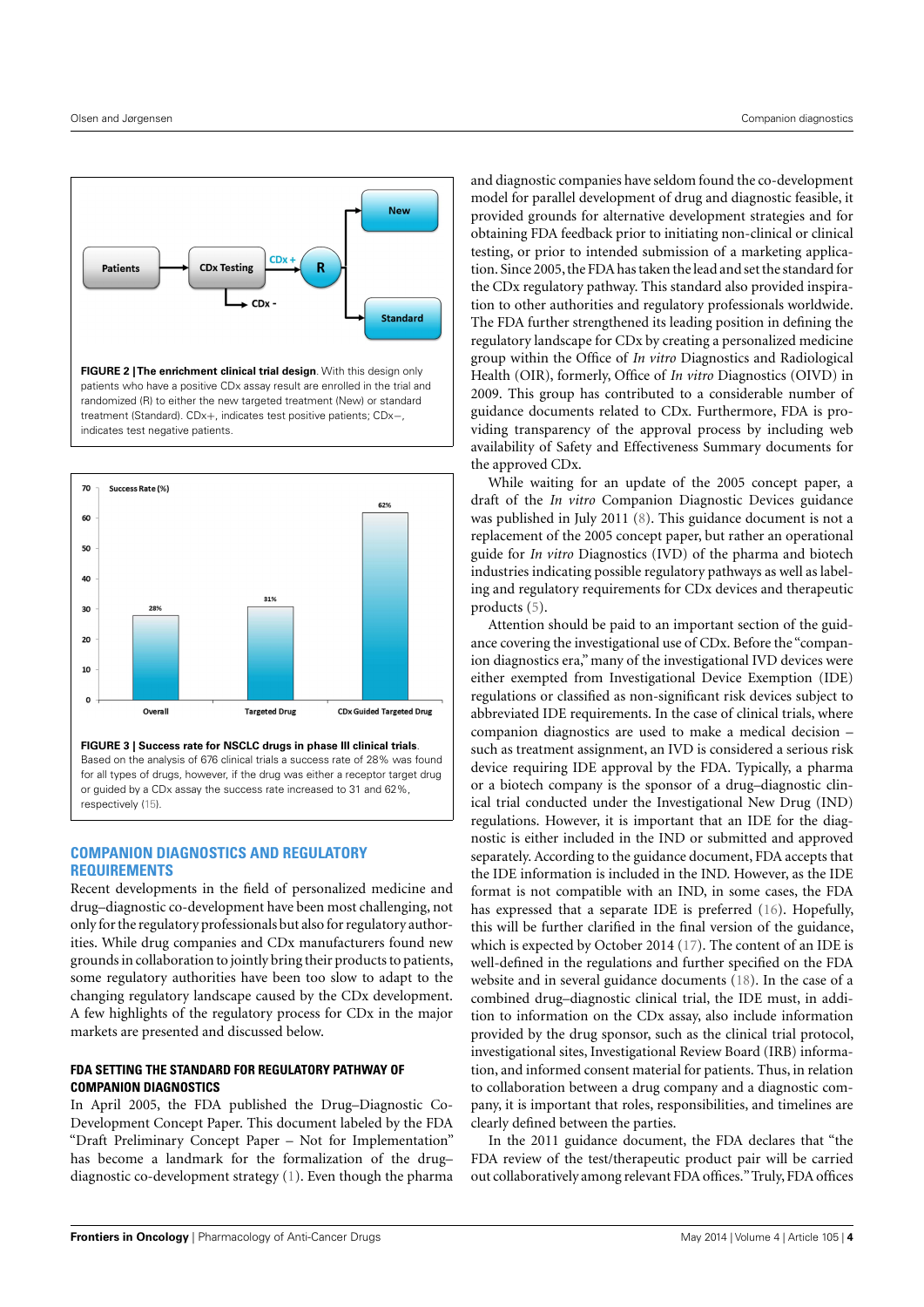responsible for each of the products are not only collaborating in the review process but are also announcing approvals of both the drug and CDx concurrently.

Another important guidance, not only for CDx, is the Medical Devices: the Pre-Submission Program and Meetings with FDA Staff published in draft in July 2012. Final version of the guidance was published in February 2014 [\(19\)](#page-6-16). In this document, the Pre-IDE program was renamed to a Pre-Submission (Pre-Sub) program [\(19\)](#page-6-16). Since 1995, the Pre-IDE, now Pre-Sub, program, has allowed industry to obtain FDA feedback prior to any kind of device submission and thus providing opportunities for the industry to discuss a drug–diagnostic co-development strategy at any development or testing stage. Even though there is no user fee for a Pre-Sub, the process has become more formalized since authorization of the Medical Device User Fee and Modernization Act (MDUFMA) in 2012 [\(20\)](#page-6-17). In the new guidance, the FDA provides recommendations to the contents of the Pre-Sub and also clarifies the administrative procedures of the program. The Pre-Sub is a formal, written request for feedback from the FDA regarding analytical or clinical study protocols or a proposed regulatory pathway. A Pre-Sub may also be an appropriate way to acquaint the FDA with a novel technology or design. A Pre-Sub interaction with the FDA is a particularly useful way to discuss testing strategies which are not the ideal co-development scenarios, and where an analytically validated assay is not available at an early stage of the clinical drug development. The benefits of Pre-Subs may include time and cost reduction of research or clinical studies, better understanding of FDA expectations and trends, especially in the area where no guidance documents are available, and, most importantly, may result in a better and more complete marketing application and greater chance of a successful approval. In order to improve the understanding of IVD related issues, it is recommended that the drug sponsor participates in the Pre-Sub process initiated by the diagnostic company. If relevant, CDRH will request Center for Drug Evaluation and Research (CDER) attendance in the process. According to the FDA statistics, the inter-center consultations have increased from 39 in 2010 to 106 in 2012 [\(16\)](#page-6-13), which is a likely consequence of the increased number of drug–diagnostic co-development projects mainly within oncology.

The controls required by the FDA prior to marketing of a device in the US depend on the classification of the device. Medical devices, including IVDs, are risk-classified as class I, II, or III. The majority of companion diagnostic IVDs are high risk class III devices. This review will not go into details of the regulatory requirements for each product class, but only give a very brief summary. For class I devices, general controls, like establishment registration and device listing, apply; for class II devices, general controls and a premarket clearance  $[510(k)]$  is needed; and class III devices require the most stringent approval for medical devices by the FDA, a Premarket Approval Application (PMA) [\(21\)](#page-6-18).

Briefly, a PMA application may be either traditional or modular. There is no difference in the contents of a traditional or a modular PMA but there is a difference in the way the PMA is submitted for FDA review. In a traditional PMA, all information required by the regulations is submitted at the same time, while for a modular PMA the information is submitted in modules. Thus,

analytical performance (non-clinical studies) and manufacturing information may be submitted and reviewed by the FDA while a clinical trial is ongoing. When the clinical trial is completed, the data will then be submitted to the FDA. At this point of time, the other modules have been through FDA review. This approach may allow for a shorter approval process and a better alignment with the drug approval.

A modification in an intended use for a PMA-approved CDx, such as adding a new indication or a new targeted drug, is a complex process which, depending on the type of modification, may require massive analytical and/or clinical data. The FDA is very responsive to Pre-Subs for device modifications and provides feedback to proposed regulatory pathways and studies supporting regulatory submission for the change in the intended use of the specific CDx.

#### **EUROPE TIGHTENS UP THE IVD LEGISLATION**

The IVD Directive 98/79/EC regulates *in vitro* diagnostic medical devices in the EU, EU candidate countries, and associated countries [\(22\)](#page-6-19). The current EU regulatory framework for IVD devices demonstrates how unnoticed CDx IVD devices were at the end of the nineties when the IVD Directive was proposed and subsequently entered into force in 2003. There is no specific mention of CDx in the definition of an IVD, and the classification system of the directive does not consider CDx at all. Also, the IVD Directive list-based classification system has shown its limitations, as only a limited number of IVD devices are considered medium or high risk devices (so-called Annex II devices). All remaining IVDs, including CDx assays, are classified as low risk devices. Adding a new device to the Annex II list has proved to be a cumbersome process. It has taken 4 years to add a variant Creutzfeldt–Jakob disease assay to List A of Annex II, which the United Kingdom requested in 2007, and the decision from the EU Commission came only in 2011 [\(23\)](#page-6-20).

Briefly, IVD devices placed in the EU market require a CE-mark to indicate conformity with the IVD Directive. For the high risk products listed in Annex II, the involvement of a Notified Body (NB) is required to assess conformity to the IVD Directive before placing the device in the European market. An NB is an organization accredited by a member state to assess the manufacturer's conformity to the essential requirements of the directive.

Currently, any CDx assay entering the EU market is classified as low risk device based on a conformity assessment and CE-marking by the manufacturer, the so-called self-certification procedure. This results in incomprehensible differences in the regulatory pathway to the market between the USA (PMA approval) and the EU (self-certification).

However, there are major changes under way in EU IVD medical device legislation, which will impact CDx assays entering the market. The IVD Directive will be replaced by a Regulation on IVD [\(9\)](#page-6-8). A regulation is the most powerful, single regulatory framework, which is applicable in a uniform manner at the same time for all EU member states, which leaves no room for divergent transpositions.

A draft of the new IVD Regulation (IVDR) has already been proposed, and obviously, we will be facing a very different regulatory landscape in the EU in the years to come [\(9\)](#page-6-8). In the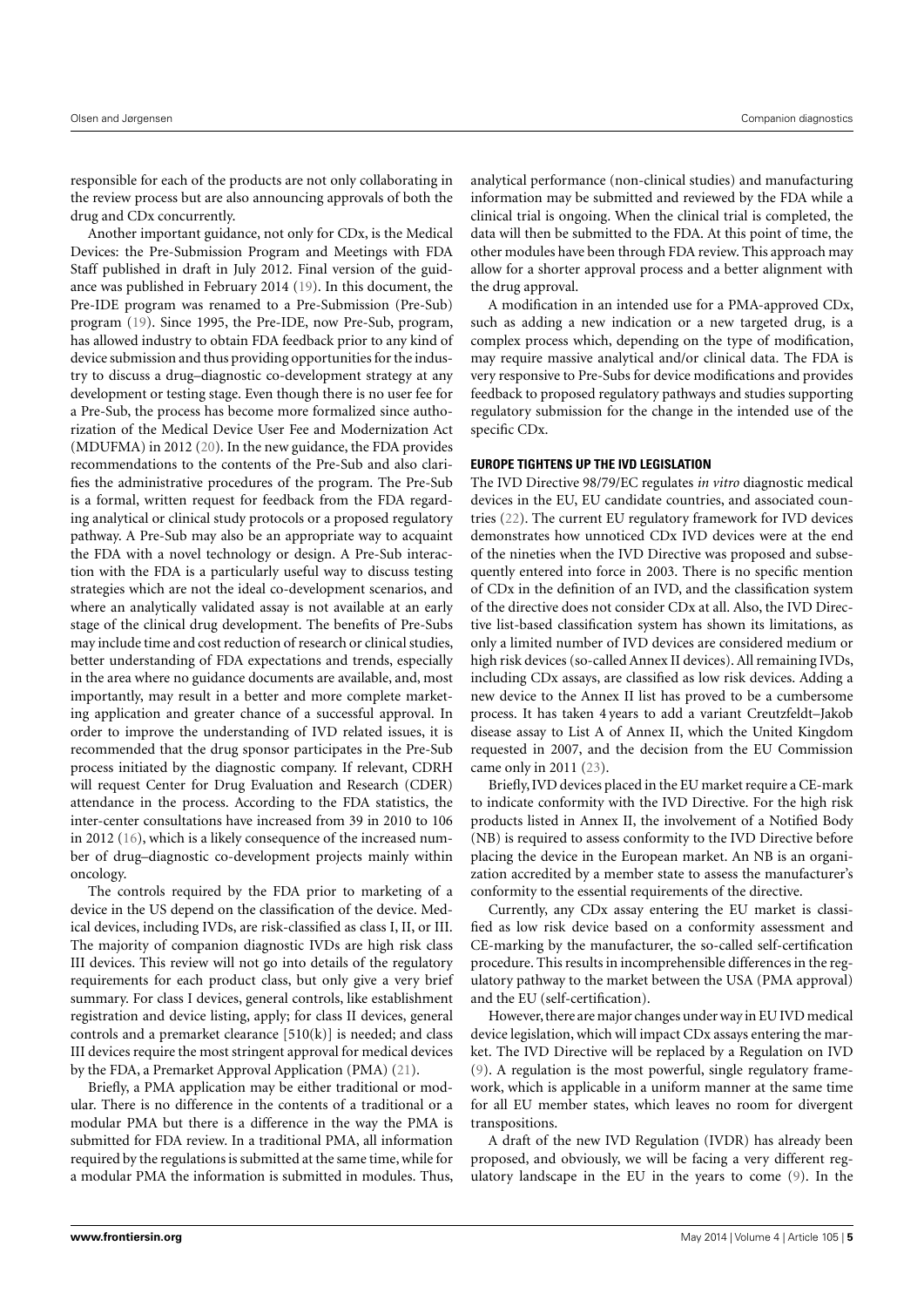classification system proposed in the IVDR, IVDs will be assigned to four classification groups A, B, C, and D, depending on device risk, with class A being the lowest risk class. The four-class system resembles what we already know from the Canadian and Australian regulations, and is similar, but not equal, to what has been proposed by a Global Harmonization Task Force [\(24\)](#page-6-21). CDx assays will be Class C devices and will require a complex regulatory pathway including a requirement for a Design Examination Certification by an NB. The review by the NB may possibly also be linked to a consultation with the European Medicines Agency (EMA) or, alternatively, compliance to a Common Technical Specifications (CTS) will be required. The CTS for new devices will be drafted as part of the review process. No matter which of the proposed pathways (EMA consultation or CTS) becomes final, the time to the market for a CDx assay will be extended essentially. It is assumed that the proposed IVDR will pass through the Council and Parliament in 2014, and the Regulation will then enter into force in 2017, after a 3-year implementation period.

## **JAPAN EXPECTED TO MIRROR FDA REVIEW AND APPROVAL PROCESS**

In Japan CDx assays are classified as high risk devices (class III), however, the regulatory approval process has until now been disconnected from the approval of the related therapeutic products. In October 2011, the Japan Association of Clinical Reagent Industries (JACRI) addressed the Ministry of Health, Labour and Welfare (MHLW) and the Pharmaceuticals and Medical Devices Agency (PMDA) with a proposal for a regulatory pathway for companion diagnostics [\(25\)](#page-6-22). At the end of December 2013, the final guidance for CDx and related drugs was announced in the PMDA Notification. The guidance includes a CDx device definition, guidance for application for CDx and therapeutic products, clinical studies of therapeutic products as well as a review system by PMDA. In the original proposal presented to the MHLW/PMDA, JACRI has taken into consideration the FDA draft guidance on *In vitro* Companion Diagnostic Devices that was issued in July 2011 [\(8\)](#page-6-7). Thus, the final PMDA guidance stresses that application for both a CDx and its corresponding therapeutic product should be submitted and reviewed at the same time under PMDA. Furthermore, it is recommended that drug and diagnostic sponsors seek early consultation with the authorities on the regulatory pathway for CDx, similar to the FDA Pre-Sub program. It is expected that publication of the guidance will improve the review process for companion diagnostics IVDs in Japan and make it more transparent. There is no English version of the guidance available at the moment on the PMDA website [\(26\)](#page-6-23).

## **CHINA REGULATORY PATHWAY IS A CHALLENGE**

Requirements for registration of IVD devices in China exceed requirements in any of the other countries and regions described above. Here, CDx assays are as in the US and Japan, classified as high risk devices (class III products). So far, there have been no guidance documents issued for CDx assays, but the registration process follows the requirements for class III products and requires extensive documentation and supporting testing data to be submitted to the China Food and Drug Administration. Specific for a class III IVD device in China, there is a requirement for local testing of at least 1000 patient specimens divided among three

geographically distinct hospitals. This testing must be performed using three consecutive lots of the device and further detailed lot records, including specific requirements for stability testing and analytical performance testing must be provided. In addition, a number of legal documents are required to be submitted such as legal qualification of the manufacturer and authorization letters for authorized representatives.

# **CONCLUSION AND FUTURE CONSIDERATIONS**

Companion diagnostics holds the promise of improving the predictability of the oncology drug development process and become an important tool for the oncologist in relation to the choice of treatment for the individual patient. A number of drug–diagnostic co-development projects have already been completed successfully, and in the clinic, the use of several targeted cancer drugs are now guided by a CDx. For these drugs the management of the patient partly depends on the result generated by the CDx assay, and consequently this type of assay has become critical for the patient care. In order to avoid "false positive" and "false negative" test results, it must be documented for any CDx assay that it has a high degree of analytical and clinical validity [\(7\)](#page-6-6). To some extent this is comparable to the safety and efficacy documentation that needs to be generated in order to achieve a marketing authorization for a new drug [\(27\)](#page-6-24).

The central role of the CDx assays in relation to the current and future pharmacotherapy has attracted the attention of the regulators, especially the US FDA. In the US, CDx assays are in most cases classified as class III, high risk devices, for which the most stringent requirement for safety and effectiveness documentation apply, including submission of a PMA. Knowing the critical role of a CDx assay in relation to patient management this seems only reasonable that a number of other countries including Australia, Canada, China, and Japan have followed suit with regards to stringent requirements. However, for the EU, it has taken some time to realize the critical importance of CDx assays in relation to patient care and safety, and only recently the discussions about a more up to date regulation for IVD medical devices including CDx assay has started. Despite the coming new legislation in the EU not seeming to have the same formalized co-development and co-approval process as in the US, it will most likely increase the patient safety.

Many of the biological characteristics important for a specific drug to be effective, such as mutations, gene rearrangements, gene amplifications, and protein overexpression are typically not present in one cancer type alone, but are often found across several cancer diseases. *HER2* amplification and protein overexpression are such examples, where these characteristics are found in breast and gastric cancer as well as others cancers. Further, it has also been shown that an HER2 targeted drug like trastuzumab is effective in both breast and gastric cancer [\(3,](#page-6-2) [28\)](#page-6-25). This and other examples have shown what matters most in relation to determining the response to a specific drug is the molecular pathways driving the growth of the cancer and not from where in the body the tumor originates. Based on this knowledge, we will probably see drug–diagnostic combination being developed for several cancer diseases simultaneously in the future, which will be both scientifically and medically challenging. How the drug regulatory system,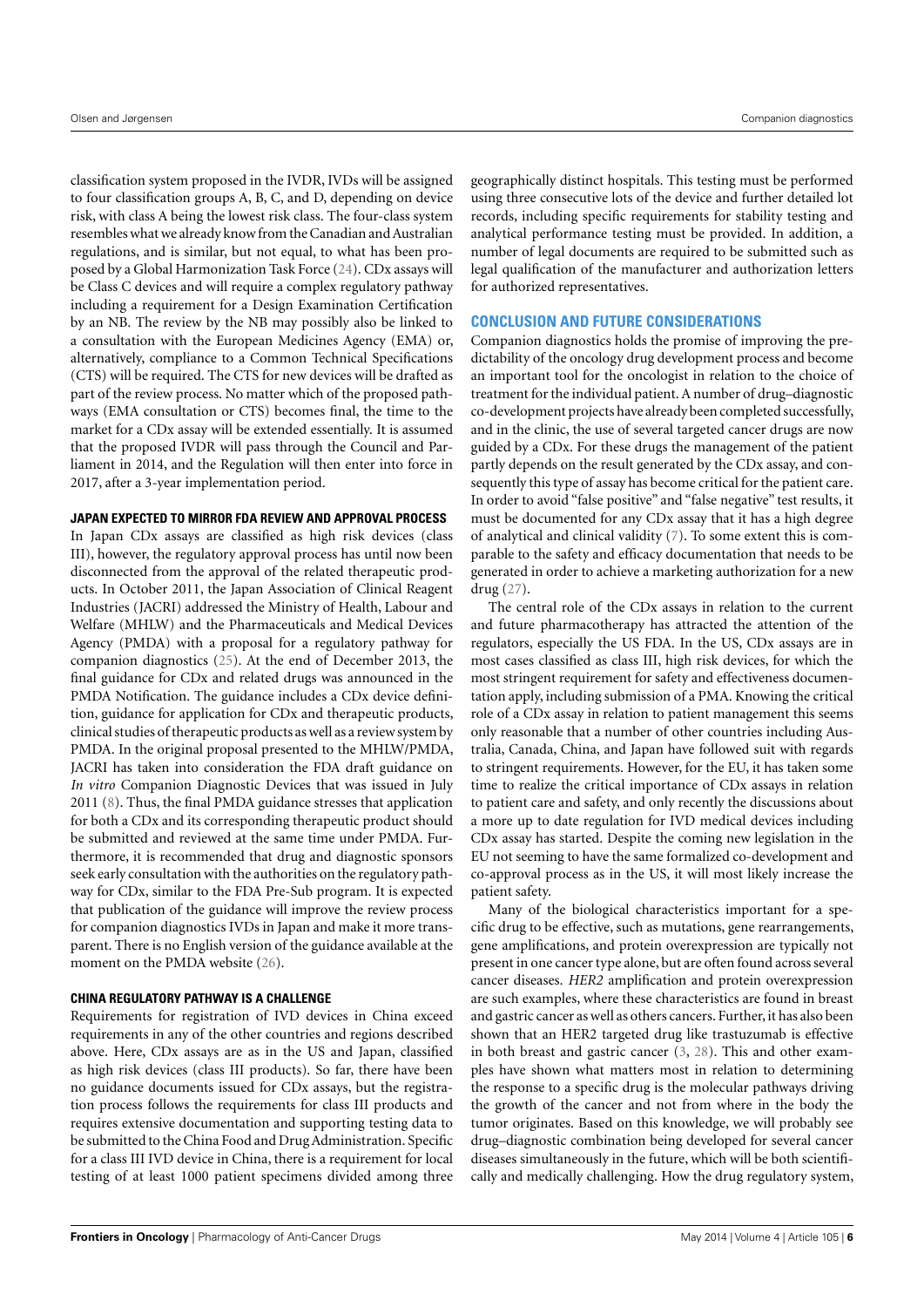such as the FDA, will handle this challenge will also be interesting to see, as both drugs and CDxs have been approved for one cancer disease at a time up to now.

Most of the CDx guided targeted cancer drugs that have been introduced within the last few years have shown significantly high response rates and prolonged progression free survival in specific selected groups of patients. Previously, for many of the treated patients no treatment has been available for their specific disease, and CDx guided drugs definitively represent a real progress within oncology. However, for all these drugs, resistance will develop at some point in time resulting in disease progression. For this reason it is unlikely that"monotherapy"with a targeted cancer drug based on identification of a single biomarker will achieve long-lasting remission, and we will probably need to move away from the "one biomarker one drug" model toward a more multimodal approach [\(29\)](#page-6-26). This new model will need to integrate multiple biomarkers and multiple targeted cancer drugs and should be based on a simultaneous use of several drugs in order to block more signal pathways, thus to prevent resistance to develop. When it comes to CDx assays, this will make a call on specifically designed multiplex assays most likely based on technologies such as gene expression arrays or next generation sequencing (NGS) [\(30\)](#page-7-0). Despite the very recent decision by the FDA to grant marketing authorization for the Illumina instrument platform for screening and diagnosis of cystic fibrosis, there still seems to be a number of challenges that must be overcome before we see NGS as CDx for targeted cancer drugs [\(31,](#page-7-1) [32\)](#page-7-2). However, the advantages of this type of technology are that they will enable researchers and healthcare professionals to get a broader look at the cancer patients' genetic makeup and probably help them designing more effective treatment modalities. Several CDx possibilities seem to be available to improve the treatment of the cancer patients, however, the development of assays will face a challenging time both with respect to medical/scientific as well as regulatory aspects.

#### **REFERENCES**

- <span id="page-6-0"></span>1. US Food and Drug Administration. *Drug-Diagnostic Co-Development Concept Paper*. Food and Drug Administration (2005). Available from: [http://www.fda.gov/downloads/Drugs/ScienceResearch/ResearchAreas/](http://www.fda.gov/downloads/Drugs/ScienceResearch/ResearchAreas/Pharmacogenetics/UCM116689.pdf) [Pharmacogenetics/UCM116689.pdf](http://www.fda.gov/downloads/Drugs/ScienceResearch/ResearchAreas/Pharmacogenetics/UCM116689.pdf)
- <span id="page-6-1"></span>2. Jørgensen JT. Companion diagnostics in oncology – current status and future aspects. *Oncology* (2013) **85**:59–68. doi[:10.1159/000353454](http://dx.doi.org/10.1159/000353454)
- <span id="page-6-2"></span>3. Slamon DJ, Leyland-Jones B, Shak S, Fuchs H, Paton V, Bajamonde A, et al. Use of chemotherapy plus a monoclonal antibody against HER2 for metastatic breast cancer that overexpresses HER2. *N Engl J Med* (2001) **344**:783–92. doi[:10.1056/NEJM200103153441101](http://dx.doi.org/10.1056/NEJM200103153441101)
- <span id="page-6-3"></span>4. Jørgensen JT, Winther H. The development of the HercepTest – from bench to bedside. In: Jørgensen JT, Winther H, editors. *Molecular Diagnostics – The Key Driver of Personalized Cancer Medicine*. Singapore: Pan Stanford Publishing (2010). p. 43–60.
- <span id="page-6-4"></span>5. US Food and Drug Administration. *Companion Diagnostic Devices: In vitro and Imaging Tools* (2013). Available from: [http://www.fda.gov/MedicalDevices/](http://www.fda.gov/MedicalDevices/ProductsandMedicalProcedures/InVitroDiagnostics/ucm301431.htm) [ProductsandMedicalProcedures/InVitroDiagnostics/ucm301431.htm](http://www.fda.gov/MedicalDevices/ProductsandMedicalProcedures/InVitroDiagnostics/ucm301431.htm)
- <span id="page-6-5"></span>6. Varond AJ. *Trends in Personalized Medicine.* Regulatory Focus (2013). Available from: [http://www.raps.org/focus-online/news/news-article-view/article/4244/](http://www.raps.org/focus-online/news/news-article-view/article/4244/trends-in-personalized-medicine.aspx) [trends-in-personalized-medicine.aspx](http://www.raps.org/focus-online/news/news-article-view/article/4244/trends-in-personalized-medicine.aspx)
- <span id="page-6-6"></span>7. US Food and Drug Administration. *Paving the Way for Personalized Medicine: FDA's Role in a New Era of Medical Product Development* (2013). Available from: [http://www.fda.gov/downloads/ScienceResearch/SpecialTopics/](http://www.fda.gov/downloads/ScienceResearch/SpecialTopics/PersonalizedMedicine/UCM372421.pdf) [PersonalizedMedicine/UCM372421.pdf](http://www.fda.gov/downloads/ScienceResearch/SpecialTopics/PersonalizedMedicine/UCM372421.pdf)
- <span id="page-6-7"></span>8. US Food and Drug Administration. *Draft Guidance for Industry and Food and Drug Administration Staff – In vitro Companion Diagnostic Devices* (2011). Available from: [http://www.fda.gov/MedicalDevices/deviceregulationandguidance/](http://www.fda.gov/MedicalDevices/deviceregulationandguidance/guidancedocuments/default.htm) [guidancedocuments/default.htm](http://www.fda.gov/MedicalDevices/deviceregulationandguidance/guidancedocuments/default.htm)
- <span id="page-6-8"></span>9. *Proposal for a Regulation of the European Parliament and of the Council on In vitro Diagnostic Medical Devices* (2012). Available from: [http://eur-lex.europa.](http://eur-lex.europa.eu/LexUriServ/LexUriServ.do?uri=COM:2012:0541:FIN:EN:PDF) [eu/LexUriServ/LexUriServ.do?uri=COM:2012:0541:FIN:EN:PDF](http://eur-lex.europa.eu/LexUriServ/LexUriServ.do?uri=COM:2012:0541:FIN:EN:PDF)
- <span id="page-6-9"></span>10. Jørgensen JT. Companion diagnostics and the drug-diagnostic co-development model. *Drug Dev Res* (2012) **73**:390–7. doi[:10.1002/ddr.21029](http://dx.doi.org/10.1002/ddr.21029)
- <span id="page-6-10"></span>11. Simon R. Clinical trial designs for evaluating the medical utility of prognostic and predictive biomarkers in oncology. *Per Med* (2010) **7**:33–47. doi[:10.2217/](http://dx.doi.org/10.2217/pme.09.49) [pme.09.49](http://dx.doi.org/10.2217/pme.09.49)
- 12. Winther H, Jørgensen JT. Drug-diagnostic co-development in cancer. *Pharm Med* (2010) **24**:363–75. doi[:10.1007/BF03256837](http://dx.doi.org/10.1007/BF03256837)
- 13. Fridlyand J, Simon RM, Walrath JC, Roach N, Buller R, Schenkein DP, et al. Considerations for the successful co-development of targeted cancer therapies and companion diagnostics. *Nat Rev Drug Discov* (2013) **12**:743–55. doi[:10.1038/nrd4101](http://dx.doi.org/10.1038/nrd4101)
- <span id="page-6-11"></span>14. US Food and Drug Administration. *Guidance for Industry: Enrichment Strategies for Clinical Trials to Support Approval of Human Drugs and Biological Products* (2012). Available from: [http://www.fda.gov/downloads/Drugs/](http://www.fda.gov/downloads/Drugs/GuidanceComplianceRegulatoryInformation/Guidances/UCM332181.pdf) [GuidanceComplianceRegulatoryInformation/Guidances/UCM332181.pdf](http://www.fda.gov/downloads/Drugs/GuidanceComplianceRegulatoryInformation/Guidances/UCM332181.pdf)
- <span id="page-6-12"></span>15. Falconi A, Lopes G, Parker JL. Clinical trial risk reduction in non-small cell lung cancer though the use of biomarkers and receptor-targeted therapies. *J Clin Oncol* (2013) **31**:8040. doi[:10.1097/JTO.0000000000000075](http://dx.doi.org/10.1097/JTO.0000000000000075)
- <span id="page-6-13"></span>16. Mansfield E. Personalized medicine: then, now, and future. *Presentation at the AMDM Meeting*. Bethesda, MD (2013).
- <span id="page-6-14"></span>17. US Food and Drug Administration. *CDRH Fiscal Year 2014 (FY 2014) Proposed Guidance Development* (2014). Available from: [http:](http://www.fda.gov/MedicalDevices/DeviceRegulationandGuidance/Overview/MDUFAIII/ucm321367.htm) [//www.fda.gov/MedicalDevices/DeviceRegulationandGuidance/Overview/](http://www.fda.gov/MedicalDevices/DeviceRegulationandGuidance/Overview/MDUFAIII/ucm321367.htm) [MDUFAIII/ucm321367.htm](http://www.fda.gov/MedicalDevices/DeviceRegulationandGuidance/Overview/MDUFAIII/ucm321367.htm)
- <span id="page-6-15"></span>18. US Food and Drug Administration. *21 Code of Federal Regulations, Part 812* (2013). Available from: [http://www.accessdata.fda.gov/scripts/cdrh/cfdocs/](http://www.accessdata.fda.gov/scripts/cdrh/cfdocs/cfcfr/CFRSearch.cfm?CFRPart=812) [cfcfr/CFRSearch.cfm?CFRPart=812](http://www.accessdata.fda.gov/scripts/cdrh/cfdocs/cfcfr/CFRSearch.cfm?CFRPart=812)
- <span id="page-6-16"></span>19. US Food and Drug Administration. *Requests for Feedback on Medical Device Submissions: The Pre-Submission Program and Meetings with Food and Drug Administration Staff* (2014). Available from: [http://www.fda.gov/downloads/medicaldevices/deviceregulationandguidance/](http://www.fda.gov/downloads/medicaldevices/deviceregulationandguidance/guidancedocuments/ucm311176.pdf) [guidancedocuments/ucm311176.pdf](http://www.fda.gov/downloads/medicaldevices/deviceregulationandguidance/guidancedocuments/ucm311176.pdf)
- <span id="page-6-17"></span>20. US Food and Drug Administration. *Medical Device User Fee Amendments 2012 (MDUFA III)* (2013). Available from: [http://www.fda.gov/MedicalDevices/](http://www.fda.gov/MedicalDevices/DeviceRegulationandGuidance/Overview/MDUFAIII/default.htm) [DeviceRegulationandGuidance/Overview/MDUFAIII/default.htm](http://www.fda.gov/MedicalDevices/DeviceRegulationandGuidance/Overview/MDUFAIII/default.htm)
- <span id="page-6-18"></span>21. US Food and Drug Administration. *21 Code of Federal Regulations, Part 814* (2013). Available from: [http://www.accessdata.fda.gov/scripts/cdrh/cfdocs/](http://www.accessdata.fda.gov/scripts/cdrh/cfdocs/cfcfr/CFRSearch.cfm?CFRPart=814) [cfcfr/CFRSearch.cfm?CFRPart=814](http://www.accessdata.fda.gov/scripts/cdrh/cfdocs/cfcfr/CFRSearch.cfm?CFRPart=814)
- <span id="page-6-19"></span>22. *Directive 98/79/EC of the European Parliament and of the Council of 27 October 1998 on In vitro Diagnostic Medical Devices*. Available from: [http://eur-lex.](http://eur-lex.europa.eu/LexUriServ/LexUriServ.do?uri=OJ:L:1998:331:0001:0037:EN:PDF) [europa.eu/LexUriServ/LexUriServ.do?uri=OJ:L:1998:331:0001:0037:EN:PDF](http://eur-lex.europa.eu/LexUriServ/LexUriServ.do?uri=OJ:L:1998:331:0001:0037:EN:PDF)
- <span id="page-6-20"></span>23. *European Commission – Enterprise and Industry* (2013). Available from: [http:](http://ec.europa.eu/enterprise/index_en.htm) [//ec.europa.eu/enterprise/index\\_en.htm](http://ec.europa.eu/enterprise/index_en.htm)
- <span id="page-6-21"></span>24. Global Harmonization Task Force. *Principles of In vitro Diagnostic (IVD) Medical Devices Classification, GHTH/SG1/N045:2008* (2008). Available from: <http://www.imdrf.org/index.asp>
- <span id="page-6-22"></span>25. *Proposal on Maintaining Infrastructure of Companion Diagnostic Agents to Promote Personalized Medicine*. Japan Association of Clinical Reagents Industries (JACRI) (2011). Available from: <http://www.jacr.or.jp/english/news.html>
- <span id="page-6-23"></span>26. PMDA. *Pharmaceuticals and Medical Devices Agency, Japan* (2014). Available from: <http://www.pmda.go.jp/english/index.html>
- <span id="page-6-24"></span>27. Hayes DF, Allen J, Compton C, Gustavsen G, Leonard DG, McCormack R, et al. Breaking a vicious cycle. *Sci Transl Med* (2013) **5**:196cm6. doi[:10.1126/](http://dx.doi.org/10.1126/scitranslmed.3005950) [scitranslmed.3005950](http://dx.doi.org/10.1126/scitranslmed.3005950)
- <span id="page-6-25"></span>28. Bang YJ, Van Cutsem E, Feyereislova A, Chung HC, Shen L, Sawaki A, et al. Trastuzumab in combination with chemotherapy versus chemotherapy alone for treatment of HER2-positive advanced gastric or gastro-oesophageal junction cancer (ToGA): a phase 3, open-label, randomised controlled trial. *Lancet* (2010) **376**:687–97. doi[:10.1016/S0140-6736\(10\)61121-X](http://dx.doi.org/10.1016/S0140-6736(10)61121-X)
- <span id="page-6-26"></span>29. Weinstein IB, Joe A. Oncogene addiction. *Cancer Res* (2008) **68**:3077–80. doi[:10.1158/0008-5472.CAN-07-3293](http://dx.doi.org/10.1158/0008-5472.CAN-07-3293)